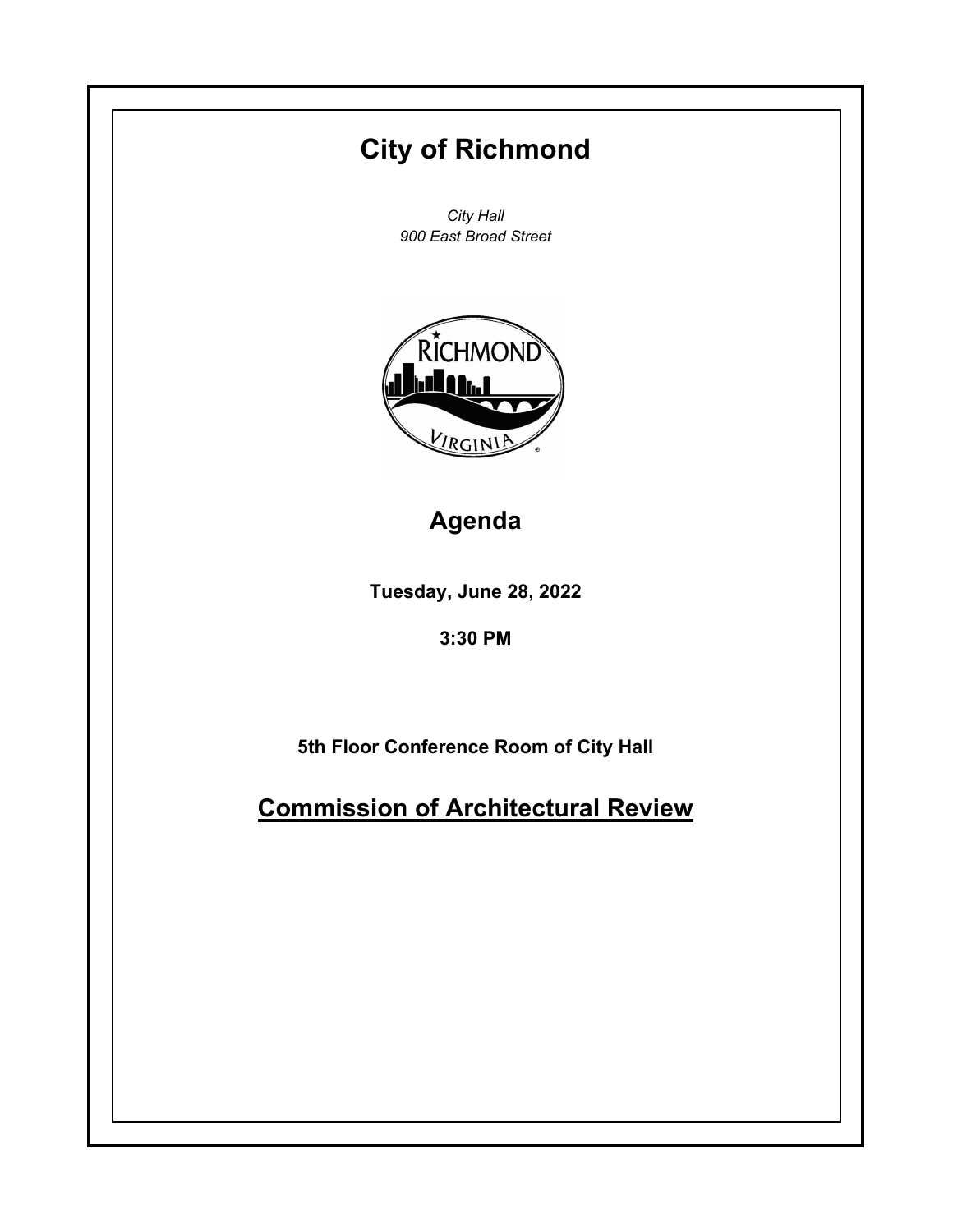|                                | <b>PDRPRES</b><br>2022.031 | Public Access and Participation Instructions - Commission of Architectural<br><b>Review</b>                                        |
|--------------------------------|----------------------------|------------------------------------------------------------------------------------------------------------------------------------|
|                                | Attachments:               | <b>Public Access and Participation Instructions -COMMISSION OF ARCHITECTUE</b>                                                     |
| <b>Call to Order</b>           |                            |                                                                                                                                    |
| <b>Roll Call</b>               |                            |                                                                                                                                    |
| <b>Approval of Minutes</b>     |                            |                                                                                                                                    |
|                                | April 2022                 |                                                                                                                                    |
|                                | May 2022                   |                                                                                                                                    |
| <b>Secretary's Report</b>      |                            |                                                                                                                                    |
| <b>Administrative Approval</b> |                            |                                                                                                                                    |
| <b>Enforcement Report</b>      |                            |                                                                                                                                    |
| <b>Elections</b>               |                            |                                                                                                                                    |
| <b>CONSENT AGENDA</b>          |                            |                                                                                                                                    |
| 1.                             | COA-112863-<br>2022        | 1843 W. Grace Street - Construct a rear shed.                                                                                      |
|                                | Attachments:               | <b>Application &amp; Plans</b>                                                                                                     |
|                                |                            | <b>Staff Report</b>                                                                                                                |
| 2.                             | COA-112856-<br>2022        | 3404 E. Broad Street - Extend an existing front porch.                                                                             |
|                                | Attachments:               | <b>Application &amp; Plans</b>                                                                                                     |
|                                |                            | <b>Staff Report</b>                                                                                                                |
| 3.                             | <u>COA-112857-</u><br>2022 | 1121 W. Franklin Street - Install window security and a rear chain-link<br>fence.                                                  |
|                                | <b>Attachments:</b>        | <b>Application &amp; Plans</b>                                                                                                     |
|                                |                            | <b>Staff Report</b>                                                                                                                |
| 4.                             | <u>COA-112858-</u><br>2022 | 2519 E. Grace Street - Enclose a two-story rear porch; alter an existing<br>opening in a brick wall and install a new wooden gate. |
|                                | Attachments:               | <b>Application &amp; Plans</b>                                                                                                     |
|                                |                            | <b>Staff Report</b>                                                                                                                |